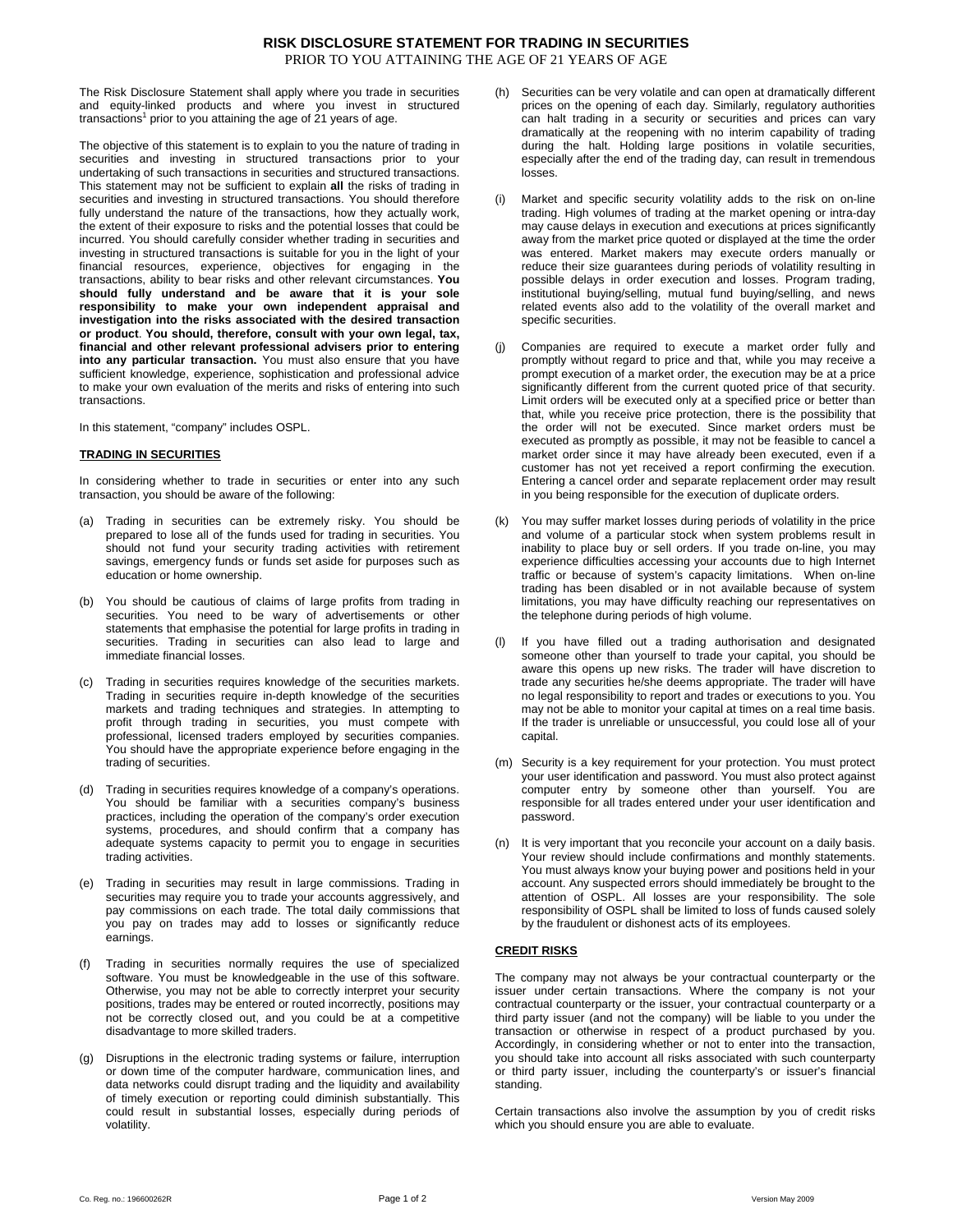## **TRADING IN FOREIGN SECURITIES**

You should only invest in foreign securities if you understand your exposure to risk. You should not rely on this information as a complete explanation of the risks of investing in foreign securities. You should ask your company for copies of risk disclosure statements issued by foreign brokerage companies that it trades with on your behalf for a full understanding of the risks involved in trading securities in that foreign country.

In considering whether to trade in foreign securities or enter into any such transaction, you should be aware of the following:

- (a) All orders to buy and sell securities are made in the relevant foreign currency but the settlement amount may, at your request, be converted and paid in Singapore dollars. The currency conversion will occur after the trade has occurred. You carry the risk that the foreign exchange rate may have changed since your order was entered. The volatility of the exchange rate is a matter you should consider. The past performance of the exchange rate is not necessarily a guide to future performance. Depending on the circumstances and timing of the transaction, and relevant movements in currencies during that period, the difference between what you originally expected to pay or receive and what you actually pay or receive may be substantial. In extreme cases, currency volatility may significantly erode potential profits (or significantly increase any losses) you make from buying or selling the relevant foreign securities.
- (b) While you hold foreign securities, you are exposed to the risks of currency movements. Changes in the relevant foreign exchange rate may adversely affect the value of your investment and the investment return. Understanding how the exchange rate impacts your investment is important. The direction of the Singapore dollar will influence the value of your foreign investments. Ignoring market price movements, if the value of the Singapore dollar falls relative to the currency in which securities are denominated, then the value of your foreign securities will rise in Singapore dollar terms. Conversely, if the value of the Singapore dollar rises, then the value of your foreign securities will fall. Similarly, movements in the relevant exchange rate will impact on the Singapore dollar value of any dividends or distributions you receive.
- (c) You may suffer liquidity risk in that you will not be able to dispose of your foreign securities for a reasonable price in the market. Like all markets, this may be because there are insufficient buyers for the foreign securities, or the price buyers are prepared to pay is lower than sellers are prepared to accept. Overseas markets may have

lower trading volumes and fewer listed companies. The trading times for each day may be different to the Singapore market. Factors such as these may affect the liquidity of trading in the foreign securities.

- (d) Some foreign markets are much more volatile than the Singapore market, and this can have adverse consequences for orders designated "at market". To limit this risk you should always consider putting a "limit price" on your orders. Volatility can be particularly high in markets that continue to operate outside normal trading hours in other countries.
- (e) The market price of foreign securities is affected by the same risks that affect all stock market investments. These include the present and anticipated economic environment, investor sentiment, interest rates, exchange rates and the general level of economic activity. However, it may be difficult to fully understand all of the political, economic and social factors that influence the relevant overseas market. While these factors provide benefits of diversification, they also contribute to the risk of investing overseas.

### **STRUCTURED TRANSACTIONS<sup>1</sup>**

Where a transaction is "structured" or made up of several instruments, you should be aware that there are risks associated with each instrument evaluated separately and risks associated with the transaction evaluated as a whole. Therefore, your assessment of the transaction should involve consideration of the individual instruments and the transaction as a whole.

Certain transactions and financial instruments, including structured warrants, equity linked notes (ELNs), equity linked instruments (ELIs), may be highly risky, and the net outcome may depend on the performance of underlying reference obligations, assets and/or certain other financial instruments or indices (the "Underlying Indicator"), whether the Underlying Indicator forms part of the security under the transaction or not. You should therefore ensure that you fully understand the risks involved in the Underlying Indicator and satisfy yourself that you are willing to accept such risks.

Structured warrants have expiry dates, and it may be difficult to liquidate them near their expiry dates. In addition, for "structured" transactions executed over-the-counter, you should be aware that, it may be difficult for you to liquidate an existing position under, assess the value of, determine a fair price for or assess your exposure to risks under such transactions. You should factor in this uncertainty in your overall consideration of the potential impact on your investment in the transaction.

|                                                   | I confirm that I have explained the contents of this Risk Disclosure Statement to the customer(s) on<br>(date) in _____________________________(language) in person/over the phone*. (delete where applicable)                                                                                                                                                                                                                                                                                                                                    |
|---------------------------------------------------|---------------------------------------------------------------------------------------------------------------------------------------------------------------------------------------------------------------------------------------------------------------------------------------------------------------------------------------------------------------------------------------------------------------------------------------------------------------------------------------------------------------------------------------------------|
| Signature of Trading Representative               | <u> 1989 - Johann Harrison, mars andrew Maria (b. 1989)</u>                                                                                                                                                                                                                                                                                                                                                                                                                                                                                       |
| Name of Trading Representative                    | the contract of the contract of the contract of the contract of the contract of the contract of the                                                                                                                                                                                                                                                                                                                                                                                                                                               |
| me/us as a result of the forced sell or purchase. | I/We confirm that the Trading Representative has explained the contents of this Risk Disclosure Statement to me/us on the<br>date and in the manner stated above. I/We am/are aware that unless specifically authorised by OSPL, I/We am/are not allowed to<br>trade in complex instruments or invest in Structured Transactions. I/We understand and agree that (a) if any of these instruments is<br>traded, OSPL has the right to close off any or all of these positions; and (b) OSPL will not be liable to me/us for any losses suffered by |
| Signature of customer                             | <u> 1986 - Johann John Stein, maritan basar mars an deus an deus an deus an deus an deus an deus an deus an deus</u>                                                                                                                                                                                                                                                                                                                                                                                                                              |

Name of customer

 $\overline{a}$ 1 Specific authorization from OSPL is required in order for You to undertake investments in such transactions.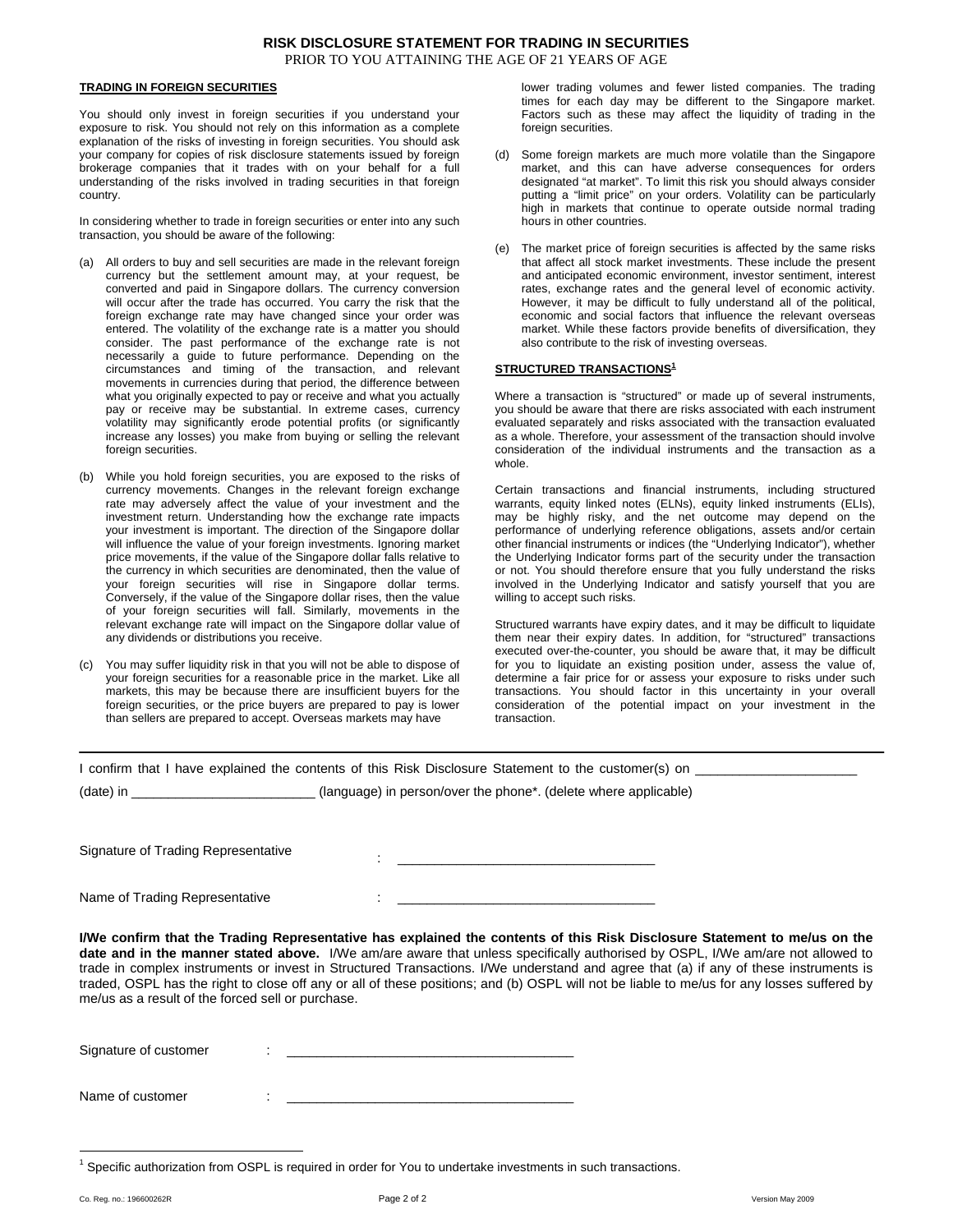

 (Member of Singapore Exchange Securities Trading Limited) OCBC Securities Private Limited 18 Church Street #01-00 OCBC Centre South, Singapore 049479

# **Appropriateness Assessment Questionnaire for Young Investors Under 21 Years Old**

In accordance with the SGX Practice Note 12.3.1 and 12.3.4 for trading by individuals above the age of 18 and below the age of 21 years, we are required to undertake an assessment of your financial knowledge and risk capacity in trading of securities for the purposes of opening securities trading account.

The series of questions below is aimed at assisting you as potential investor to determine your attitude towards risk, your current financial priorities and investment objectives prior to you opening a securities trading account with us. This is a compulsory document for your completion and you owe it to yourself to respond to the questions honestly.

*The completion of this questionnaire and/or its submission to OCBC Securities does not constitute any financial assessment or risk profiling on the part of OCBC Securities. OCBC Securities is an execution-only broker and does not provide any form of financial advice. This questionnaire is also not a substitute for consulting your financial advisor on the merits of any particular type of investments.*

Please answer all the questions by marking one of the options. Choose the option that best indicates how you feel about each question. If none of the options is exactly right for you, choose the option that is closest.

|      | <b>I. PERSONAL INFORMATION</b>                                                                                                                         |                     |                       |                                                  |
|------|--------------------------------------------------------------------------------------------------------------------------------------------------------|---------------------|-----------------------|--------------------------------------------------|
|      | 1 <sup>st</sup> APPLICANT                                                                                                                              | Age                 |                       |                                                  |
| Name |                                                                                                                                                        | NRIC / Passport No. |                       |                                                  |
|      | 2 <sup>nd</sup> APPLICANT                                                                                                                              | Age                 |                       | <u> 1990 - Johann Stein, mars and de Branden</u> |
| Name | <u> 1989 - Johann Barbara, martxa alemaniar a</u>                                                                                                      | NRIC / Passport No. |                       |                                                  |
|      |                                                                                                                                                        |                     | 1 <sup>st</sup>       | $2^{nd}$                                         |
| 1.   | The highest education level I attained, or the closest equivalent, is                                                                                  |                     | <b>Applicant</b>      | <b>Applicant</b>                                 |
|      | Did not complete Primary School.<br>I.<br>Completed Secondary School.<br>ΙΙ.                                                                           |                     | $\Box$                | ப<br>□                                           |
|      | Completed Junior College.<br>III.                                                                                                                      |                     | □                     | □                                                |
|      | Trade or Diploma qualification.<br>IV.                                                                                                                 |                     | $\Box$                | □                                                |
|      | University degree or higher qualification.<br>V.                                                                                                       |                     | $\Box$                | □                                                |
|      |                                                                                                                                                        |                     |                       |                                                  |
|      | <b>II. PERSONAL FINANCIAL KNOWLEDGE</b>                                                                                                                |                     |                       |                                                  |
| 2.   | Do you possess basic knowledge of stock trading in the market? (Eg. Trading hours / Settlement period /                                                |                     | 1 <sup>st</sup>       | 2 <sup>nd</sup>                                  |
|      | Force-selling / Buying-in by SGX etc.)<br>No*<br>I.                                                                                                    |                     | <b>Applicant</b>      | <b>Applicant</b>                                 |
|      | Yes<br>Ш.                                                                                                                                              |                     |                       | П                                                |
|      | * If your answer is No, then you are probably not ready to start trading. You should obtain knowledge on the basics of stock investing by visiting SGX |                     |                       |                                                  |
|      | website at www.sqx.com or attend one of our investor workshops before you proceed with submitting your application for an account with us.             |                     |                       |                                                  |
| 3.   | What would you say about your level of financial knowledge?                                                                                            |                     | 1 <sup>st</sup>       | $2^{nd}$                                         |
|      |                                                                                                                                                        |                     | Applicant             | <b>Applicant</b>                                 |
|      | None<br>I.<br>ΙΙ.<br>Very little                                                                                                                       |                     | □<br>$\Box$           | ப<br>$\Box$                                      |
|      | III.<br>Considerable                                                                                                                                   |                     | $\Box$                | $\Box$                                           |
|      | IV.<br>Very Knowledgeable                                                                                                                              |                     | $\Box$                | $\Box$                                           |
|      |                                                                                                                                                        |                     |                       |                                                  |
| 4.   | Do you have any financial knowledge on the following?                                                                                                  |                     | $1^{\text{st}}$       | $2^{nd}$                                         |
|      | Shares<br>I.                                                                                                                                           |                     | <b>Applicant</b><br>ப | <b>Applicant</b><br>ப                            |
|      | ΙΙ.<br><b>Bonds</b>                                                                                                                                    |                     | □                     |                                                  |
|      | III.<br><b>Unit Trusts</b>                                                                                                                             |                     | $\Box$                | 00<br>00                                         |
|      | IV.<br>Derivatives                                                                                                                                     |                     | $\Box$                |                                                  |
|      | V.<br>Futures, Commodities etc                                                                                                                         |                     | $\Box$                | $\Box$                                           |
|      | VI.                                                                                                                                                    |                     | П                     | $\Box$                                           |
| 5.   | From what sources have you derived your knowledge about investing?                                                                                     |                     | 1 <sup>st</sup>       | $2^{nd}$                                         |
|      | Textbooks & schools                                                                                                                                    |                     | <b>Applicant</b>      | <b>Applicant</b>                                 |
|      | I.<br>Investment fairs, seminars & courses<br>Ш.                                                                                                       |                     | ப<br>□                | ⊔<br>□                                           |
|      | Ш.<br>Family members, relatives, & friends                                                                                                             |                     | $\Box$                | □                                                |
|      | IV.<br>Financial news programs, magazines & news articles                                                                                              |                     | П                     | $\Box$                                           |
|      | V.<br>Financial educational websites                                                                                                                   |                     | ப                     | Ц                                                |
|      | VI.<br>Others (Please state)                                                                                                                           |                     | $\Box$                | $\Box$                                           |
|      |                                                                                                                                                        |                     |                       |                                                  |
|      | I have financial knowledge and ability of the following to help me make informed decisions.                                                            |                     | 1 <sup>st</sup>       | 2 <sup>nd</sup>                                  |
| 6.   |                                                                                                                                                        |                     | <b>Applicant</b>      | <b>Applicant</b>                                 |
|      | <b>Fundamental Analysis</b><br>I.                                                                                                                      |                     |                       | ப                                                |
|      | ΙΙ.<br><b>Technical Analysis</b>                                                                                                                       |                     |                       | $\Box$                                           |
|      | Version 080414/CS/ Appropriateness Questionnaire for under 21 yrs                                                                                      |                     | 1 of 2                |                                                  |